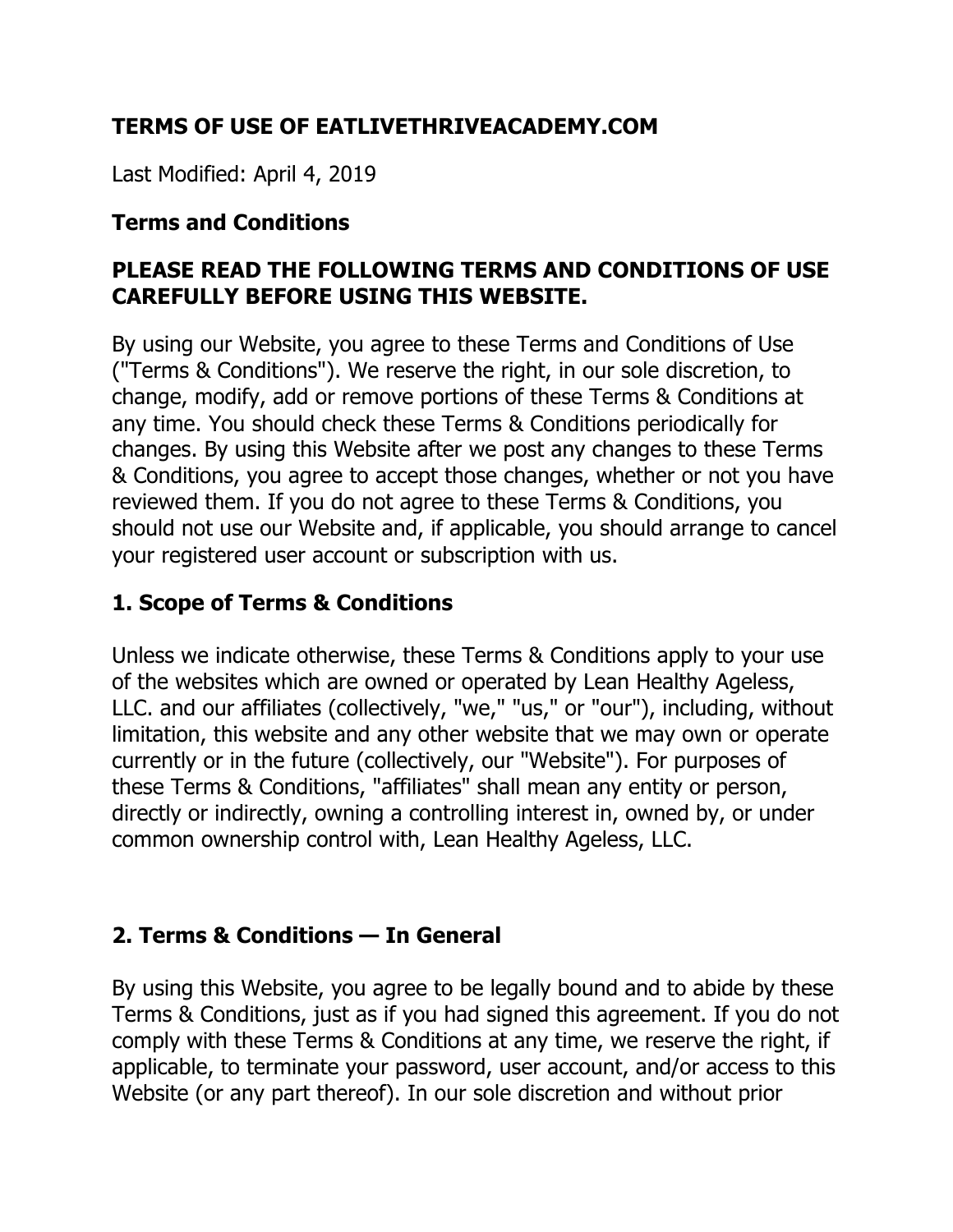notice or liability, we may discontinue, modify or alter any aspect of the Website, including, but not limited to, (I) restricting the time the Website is available, (II) restricting the amount of use permitted, and (III) restricting or terminating any user's right to use the Website. You agree that any termination or cancellation of your access to, or use of, the Website may be effected without prior notice. If you do not abide by the provisions of these Terms & Conditions, except as we may otherwise provide from time to time, you agree that we may immediately deactivate or delete your user account and all related information and files in your user account and/or bar any further access to such information and/or files, or our Website. Further, you agree that we shall not be liable to you or any third- party for any termination or cancellation of your access to, or use of, our Websites. From time to time, we may supplement these Terms & Conditions with additional terms and conditions pertaining to specific content, activities or events ("Additional Terms"). Such Additional Terms may be placed on the Website to be viewed in connection with the specific content, activities, features or events and shall be identified as such. You understand and agree that such Additional Terms are hereby incorporated by reference into these Terms & Conditions.

# **3. Copyright**

The entire content included in this site, including but not limited to text, graphics or code is copyrighted as a collective work under the United States and other copyright laws, and is the property of Lean Healthy Ageless, LLC.

**ALL RIGHTS RESERVED.** Permission is granted to electronically copy and print hard copy portions of this site for the sole purpose of placing an order with Lean Healthy Ageless, LLC or purchasing Lean Healthy Ageless, LLC products. You may display and, subject to any expressly stated restrictions or limitations relating to specific material, download or print portions of the material from the different areas of the site solely for your own noncommercial use, or to place an order with Lean Healthy Ageless, LLC or to purchase Lean Healthy Ageless, LLC products. Any other use, including but not limited to the reproduction, distribution, display or transmission of the content of this site is strictly prohibited, unless authorized by Lean Healthy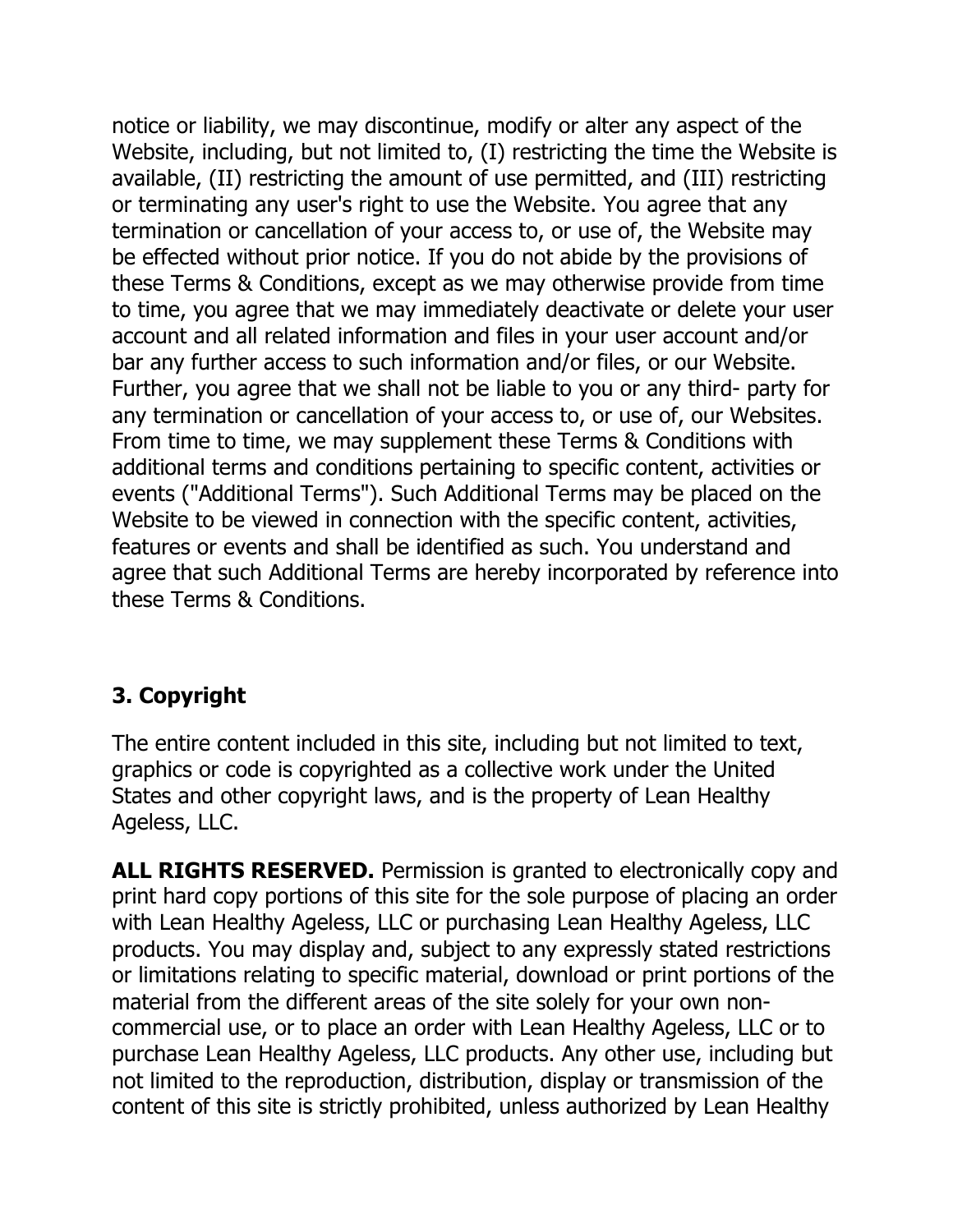Ageless, LLC. You further agree not to change or delete any proprietary notices from materials downloaded from the site.

## **4. Privacy**

We are committed to protecting your privacy and security. For more information, you should review our Privacy Policy, which is incorporated into these Terms & Conditions by this reference.

# **5. Submissions**

If, at our request or on your own, you send, email, post, or participate in video or audio recorded coaching sessions or interviews or otherwise transmit to us or this Website any Content, (collectively, the "Submissions"), you grant us and our successors and assigns a royaltyfree, perpetual, irrevocable, non-exclusive right (including any moral rights) and license (as well as consent) to use, license, reproduce, modify, adapt, publish, translate, create derivative works from, distribute, derive revenue or other remuneration from, communicate to the public, perform and display any Submissions (in whole or in part and with or without the use of your name) worldwide and/or to incorporate the Submissions in other works in any form, media, or technology now known or later developed, for the full term of any copyrights, trademarks and other intellectual and proprietary rights (collectively, the "Rights") that may exist in such Submissions. You also warrant that, to the extent you are not the exclusive holder of all Rights in a Submission, any third party holder of any Rights, including moral rights in such Submissions, has completely and effectively waived all such rights and validly and irrevocably granted to you the right to grant the license stated above. You further acknowledge that we and our successors and assigns shall be entitled to unrestricted use of the Submissions for any purpose whatsoever, commercial or otherwise, without compensation to the provider of the Submissions. You also permit any user to access, display, view, store and reproduce any Submission that you have made available in a Community Area for personal use. Subject to the foregoing, the owner of a Submission placed on this Website retains any and all Rights that may exist in such Submission. Except as provided in our Privacy Policy, none of the Submissions shall be subject to any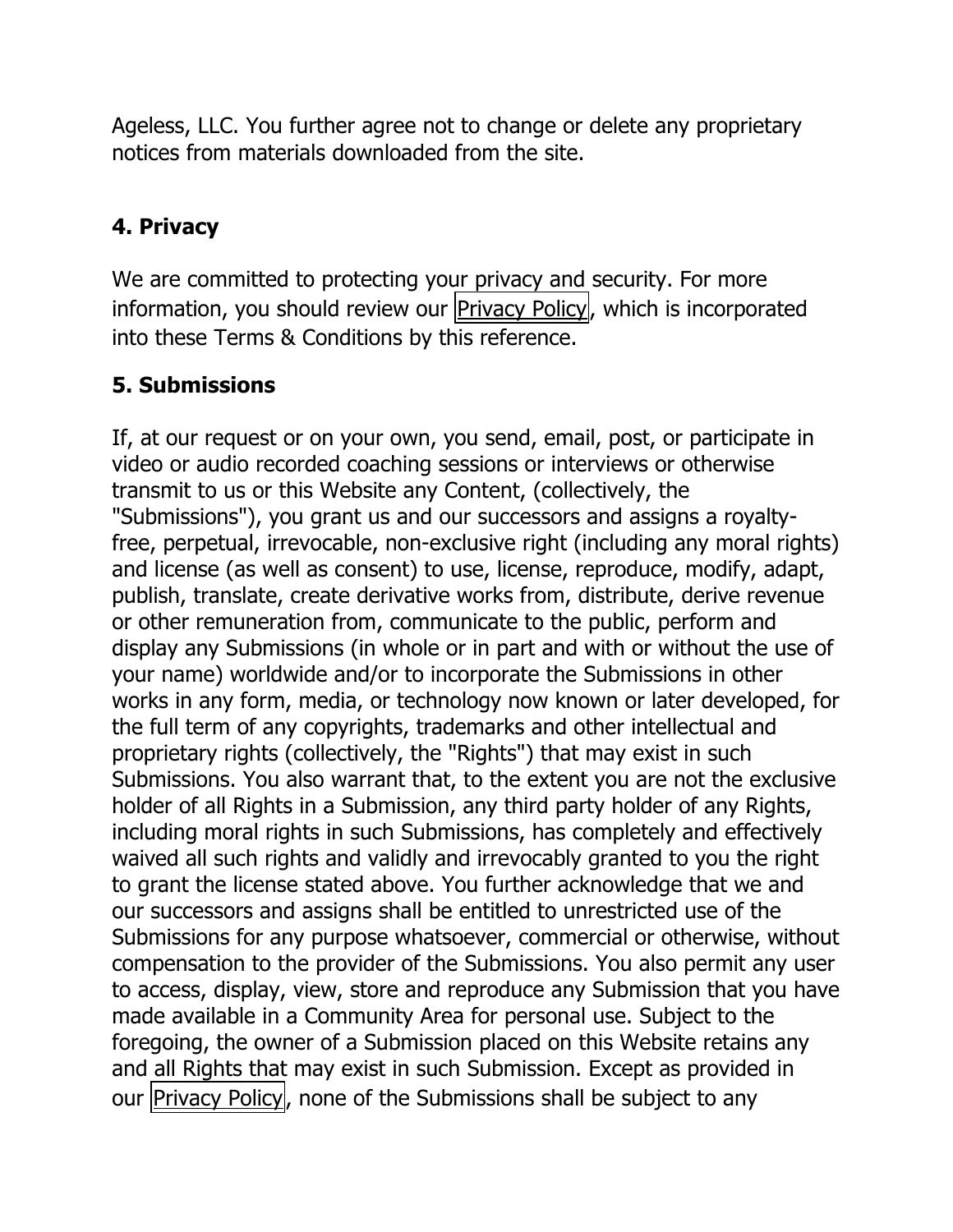obligation of confidence on our part, and we shall not be liable for any use or disclosure of any Submissions.

#### **6. Parental or Guardian Permission**

Some of the Content on this Website may not be appropriate for children. CHILDREN UNDER THE AGE OF 13 ARE NOT PERMITTED TO USE THIS WEBSITE. We strongly recommend that children between the ages of 13 and 18 ask for their parent's or guardian's permission before viewing our Website.

## **7. Links**

These Terms & Conditions apply only to this Website, and not to the websites of any other person or entity. We may provide, or third parties may provide, links to other worldwide websites or resources. You acknowledge and agree that we are not responsible for the availability of such external sites or resources, and do not endorse (and are not responsible or liable for) any content, advertising, products, or other materials on or available from such websites or resources. You further acknowledge and agree that, under no circumstances, will we be held responsible or liable, directly or indirectly, for any loss or damage that is caused or alleged to have been caused to you in connection with your use of, or reliance on, any content, advertisements, products or other resources available on any other website (regardless of whether we directly or indirectly link to such content, advertisements, products or other resources). You should direct any concerns with respect to any other website to that website's administrator or webmaster.

#### **8. Third Party Products and Services**

You may order services, merchandise or other products through our Website from other parties (collectively, the "Third Party Sellers"). All matters concerning the services, merchandise and other products desired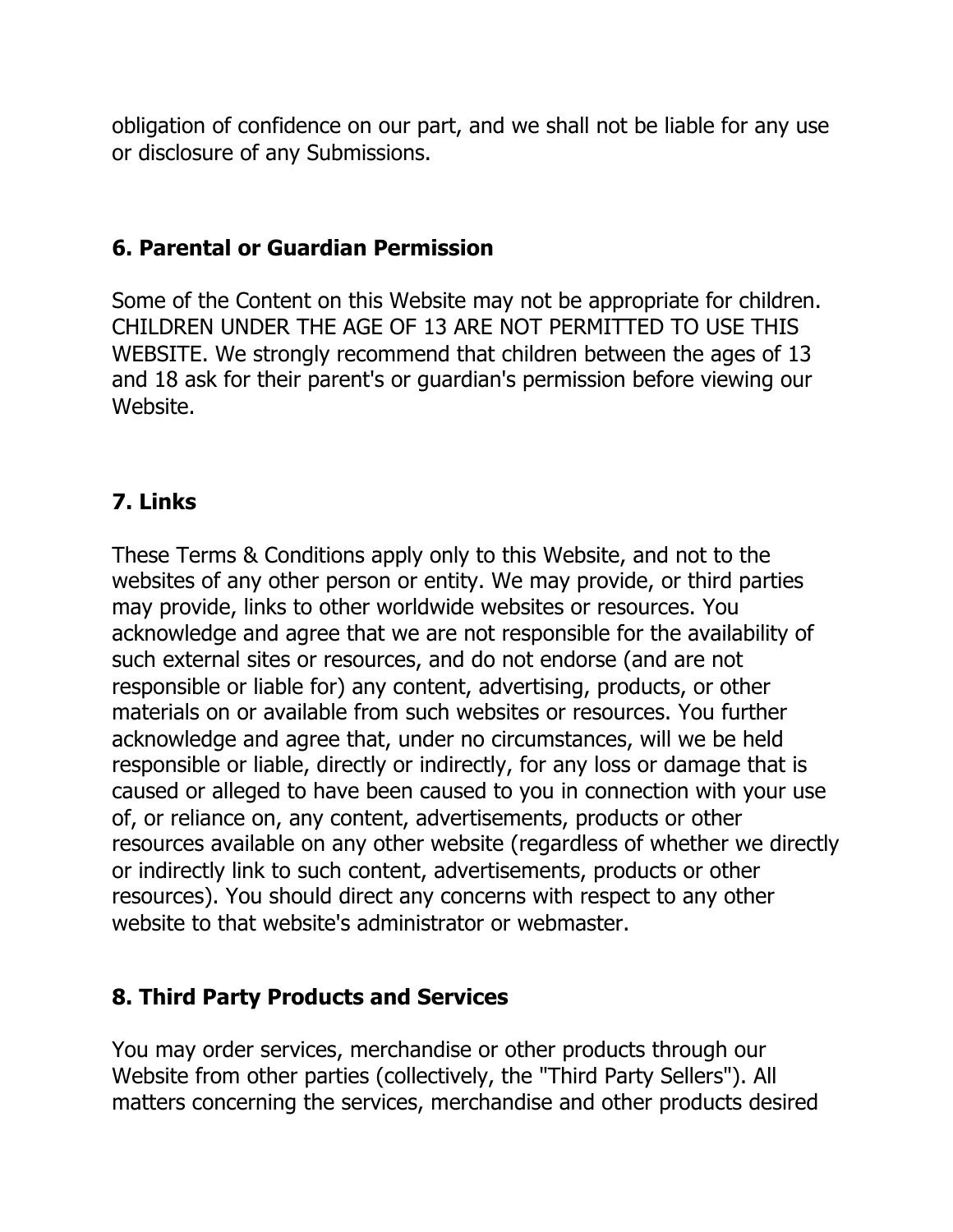from the Third Party Sellers, including, but not limited to, purchase terms, payment terms, warranties, guarantees, maintenance and delivery, are solely between you and the Third Party Sellers. We make no warranties or representations whatsoever with regard to any services, merchandise and other products provided by the Third Party Sellers. You will not consider us (and we will not be construed as) a party to such transactions, whether or not we may have received some form of revenue or other remuneration in connection with such transactions, and we will not be liable for any costs or damages arising out of, either directly or indirectly, you or any other person involved or related to the transactions.

# **9. COMPLIANCE WITH INTELLECTUAL PROPERTY LAWS.**

When accessing the Site or using the Service, you agree to obey the law and to respect the intellectual property rights of others. Your use of the Service and the Site is at all times governed by and subject to laws regarding copyright ownership and use of intellectual property. You agree not to upload, download, display, perform, transmit, or otherwise distribute any information or content (collectively, "Content") in violation of any third party's copyrights, trademarks, or other intellectual property or proprietary rights. You agree to abide by laws regarding copyright ownership and use of intellectual property, and you shall be solely responsible for any violations of any relevant laws and for any infringements of third party rights caused by any Content you provide or transmit, or that is provided or transmitted using your User ID. The burden of proving that any Content does not violate any laws or third party rights rests solely with you.

# **10. Password and User Security**

If you are a registered user of this Website, you are entirely responsible for maintaining the confidentiality of your password and user account information. You agree to notify us immediately in the event of any known or suspected unauthorized use of your user account, or any known or suspected breach of security, including loss, theft, or unauthorized disclosure of your or anyone else's password. You are entirely responsible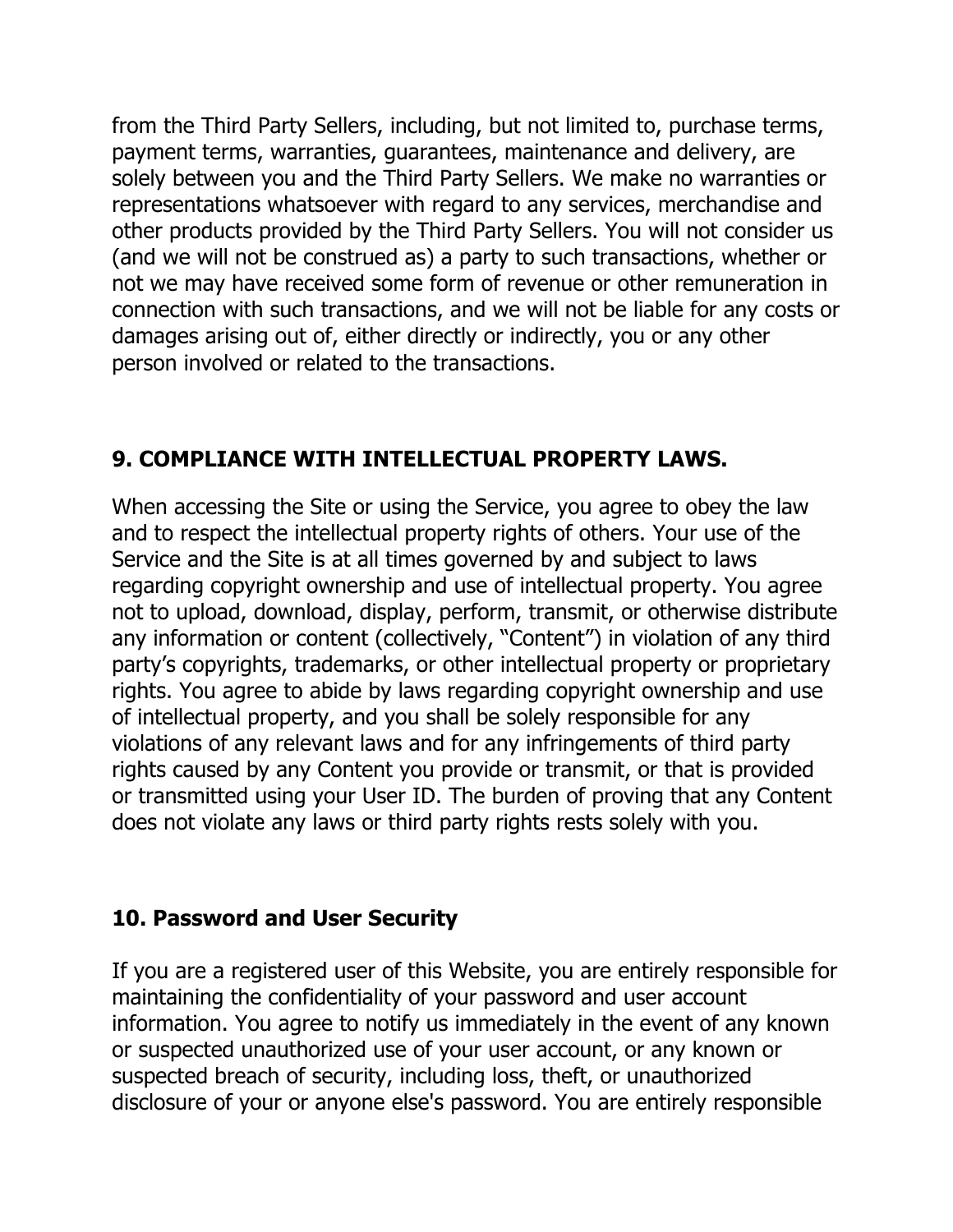for any and all activities which occur under your user account. You agree to immediately notify us of any unauthorized use of your user account or any other breach of security known to you.

## **11. Health Disclaimer**

This Website provides weight loss and healthy living management and information applications and content published over the Internet and is intended only to assist users in their personal weight loss and health efforts. Lean Healthy Ageless, LLC. or it's affiliates are not a medical organization and our staff cannot give you medical advice or diagnosis. Nothing contained in this Website or provided by Lean Healthy Ageless, LLC or its affiliates should be construed as such advice or diagnosis. The information and reports generated by us should not be interpreted as a substitute for physician consultation, evaluation, or treatment. You are urged and advised to seek the advice of a physician before beginning any health or weight loss effort or regimen. This Website is intended for use only by healthy adult individuals. The Website is not intended for use by minors, pregnant women, or individuals with any type of health condition. Such individuals are specifically warned to seek professional medical advice prior to initiating any form of weight loss effort or regimen.

## **12. Disclaimers of Warranties**

PLEASE NOTE THE FOLLOWING IMPORTANT DISCLAIMERS OF WARRANTIES: THE PRODUCTS, OFFERINGS, CONTENT AND MATERIALS ON THIS WEBSITE ARE PROVIDED "AS IS" AND WITHOUT WARRANTIES OF ANY KIND, EITHER EXPRESS OR IMPLIED. WE DISCLAIM ALL WARRANTIES, EXPRESS OR IMPLIED, INCLUDING BUT NOT LIMITED TO IMPLIED WARRANTIES OF MERCHANTABILITY AND FITNESS FOR A PARTICULAR PURPOSE, TITLE, COMPATIBILITY, SECURITY, ACCURACY OR NON-INFRINGEMENT. NEITHER LEAN HEALTHY AGELESS, LLC., ANY OF OUR AFFILIATES, NOR ANY OF OUR RESPECTIVE LICENSORS, LICENSEES, SERVICE PROVIDERS OR SUPPLIERS WARRANT THAT THIS WEBSITE OR ANY FUNCTION CONTAINED IN THIS WEBSITE WILL BE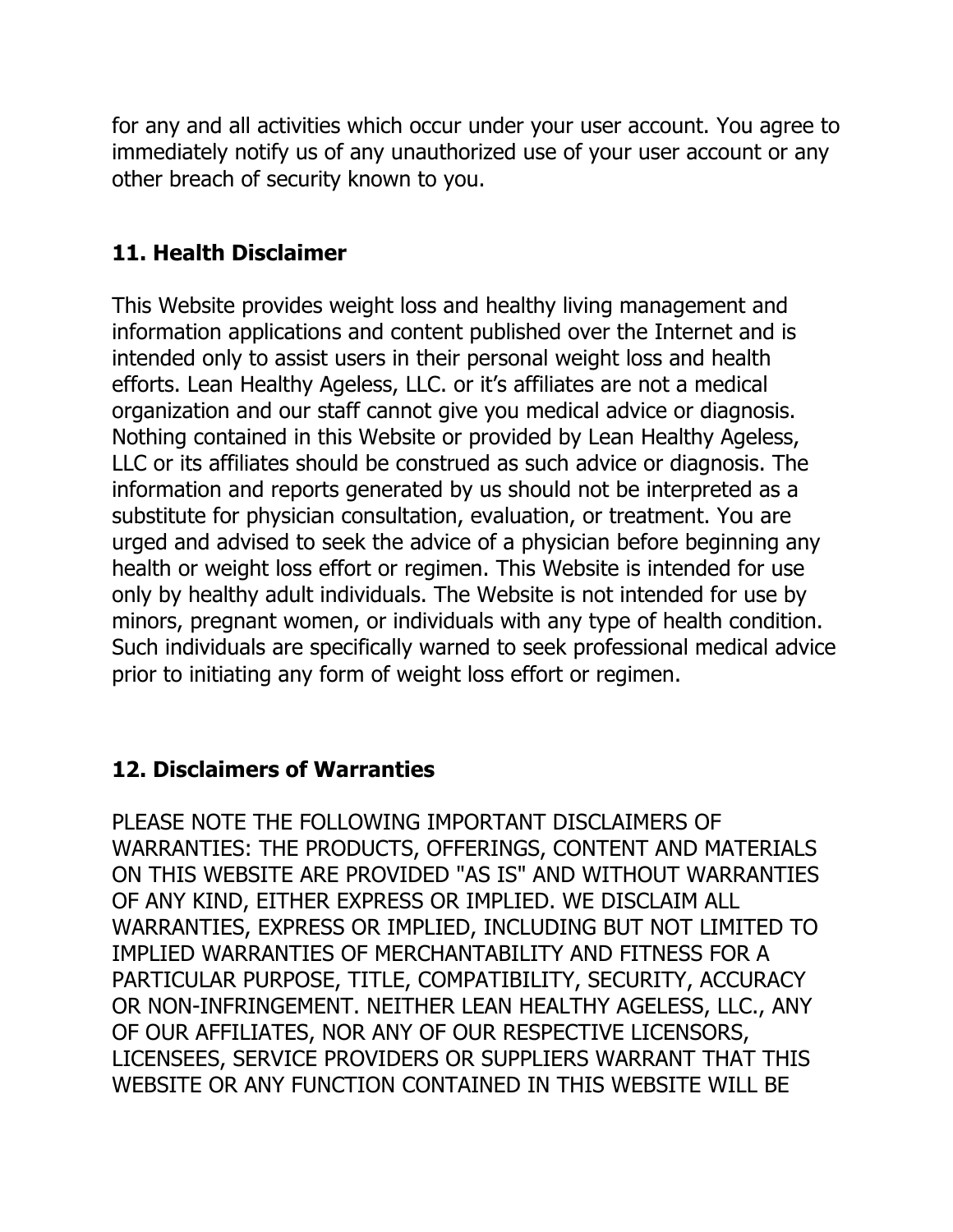UNINTERRUPTED OR ERROR-FREE, THAT DEFECTS WILL BE CORRECTED, OR THAT THIS WEBSITE OR THE SERVERS THAT MAKE THIS WEBSITE AVAILABLE ARE FREE OF VIRUSES OR OTHER HARMFUL COMPONENTS. ANY PRODUCT, OFFERING, CONTENT AND MATERIAL DOWNLOADED OR OTHERWISE OBTAINED THROUGH THE USE OF THIS WEBSITE IS DONE AT YOUR SOLE RISK AND YOU WILL BE SOLELY RESPONSIBLE FOR ANY DAMAGE TO YOUR COMPUTER SYSTEM OR LOSS OF DATA THAT RESULTS FROM THE DOWNLOAD OF ANY SUCH PRODUCT, OFFERING, CONTENT OR MATERIAL. NEITHER LEAN HEALTHY AGELESS, LLC. , ANY OF OUR AFFILIATES, NOR ANY OF OUR RESPECTIVE LICENSORS, LICENSEES, SERVICE PROVIDERS OR SUPPLIERS WARRANT OR MAKE ANY REPRESENTATIONS REGARDING THE USE OR THE RESULTS OF THE USE OF THE PRODUCTS, OFFERINGS, CONTENT AND MATERIALS IN THIS WEBSITE IN TERMS OF THEIR CORRECTNESS, ACCURACY, RELIABILITY, OR OTHERWISE. FURTHER, PLEASE NOTE THAT NO ADVICE OR INFORMATION, OBTAINED BY YOU FROM OUR PERSONNEL OR THROUGH THIS WEBSITE SHALL CREATE ANY WARRANTY NOT EXPRESSLY PROVIDED FOR IN THESE TERMS & CONDITIONS.

## **13. Limitation of Liability**

YOU EXPRESSLY UNDERSTAND AND AGREE THAT LEAN HEALTHY AGELESS, LLC. AND OUR AFFILIATES SHALL NOT BE LIABLE FOR ANY DIRECT, INDIRECT, INCIDENTAL, SPECIAL, CONSEQUENTIAL, EXEMPLARY OR PUNITIVE DAMAGES, OR ANY OTHER DAMAGES WHATSOEVER, INCLUDING BUT NOT LIMITED TO, DAMAGES FOR LOSS OF PROFITS, GOODWILL, USE, DATA OR OTHER INTANGIBLE LOSSES (EVEN IF WE HAVE BEEN ADVISED OF THE POSSIBILITY OF SUCH DAMAGES), ARISING OUT OF, OR RESULTING FROM, (A) THE USE OR THE INABILITY TO USE THIS WEBSITE; (B) THE USE OF ANY CONTENT OR OTHER MATERIAL ON THIS WEBSITE OR ANY WEBSITE OR WEBSITES LINKED TO THIS WEBSITE, (C) THE COST OF PROCUREMENT OF SUBSTITUTE GOODS AND SERVICES RESULTING FROM ANY GOODS, DATA, INFORMATION OR SERVICES PURCHASED OR OBTAINED OR MESSAGES RECEIVED OR TRANSACTIONS ENTERED INTO THROUGH OR FROM THIS WEBSITE; (D) UNAUTHORIZED ACCESS TO OR ALTERATION OF YOUR TRANSMISSIONS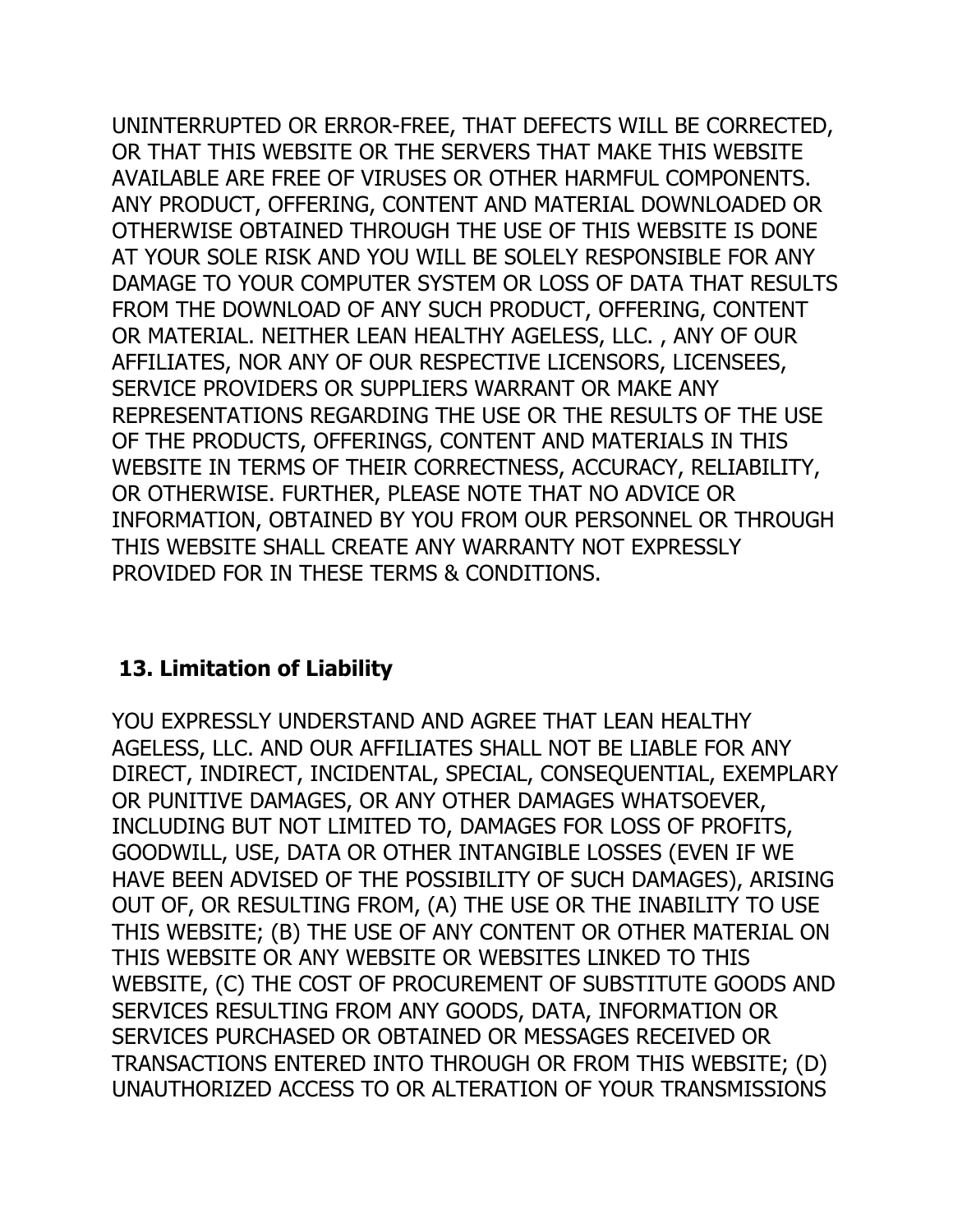OR DATA; (E) STATEMENTS OR CONDUCT OF ANY THIRD PARTY ON OUR WEBSITE; OR (F) ANY OTHER MATTER RELATING TO OUR WEBSITE. IN NO EVENT SHALL OUR TOTAL LIABILITY TO YOU FOR ALL DAMAGES, LOSSES, AND CAUSES OF ACTION (WHETHER IN CONTRACT, TORT (INCLUDING, BUT NOT LIMITED TO, NEGLIGENCE), OR OTHERWISE) EXCEED THE AMOUNT PAID BY YOU, IF ANY, FOR ACCESSING OUR WEBSITE. IF YOU ARE DISSATISFIED WITH ANY PORTION OF OUR WEBSITE, OR WITH ANY OF THESE TERMS & CONDITIONS, YOUR SOLE AND EXCLUSIVE REMEDY IS THE DISCONTINUATION OF YOUR USE OF THIS WEBSITE. IF ANY PORTION OF THIS LIMITATION OF LIABILITY IS FOUND TO BE INVALID, LIABILITY IS LIMITED TO THE FULLEST EXTENT PERMITTED BY LAW.

### **14. Indemnification**

You agree to indemnify, hold harmless and, at our option, defend Lean Healthy Ageless, LLC. and our affiliates and our officers, directors, employees, agents and representatives, licensors and suppliers from any and all third party claims, liability, damages and/or costs (including, but not limited to, reasonable attorneys fees and expenses) arising from your improper use of this Website or our products or offerings, your violation of these Terms & Conditions, or your infringement, or the infringement or use by any other user of your account, of any intellectual property or other right of any person or entity.

## **15. Governing Law and Choice of Forum**

These Terms & Conditions shall be governed by and construed in accordance with the laws of the State of California, without giving effect to any principles of conflicts of law. You agree that any action at law or in equity arising out of or relating to your use of this Website or these Terms & Conditions shall be filed only in the state or federal courts located in San Diego County in the State of California and you hereby consent and submit to the personal jurisdiction of such courts for the purposes of litigating any such action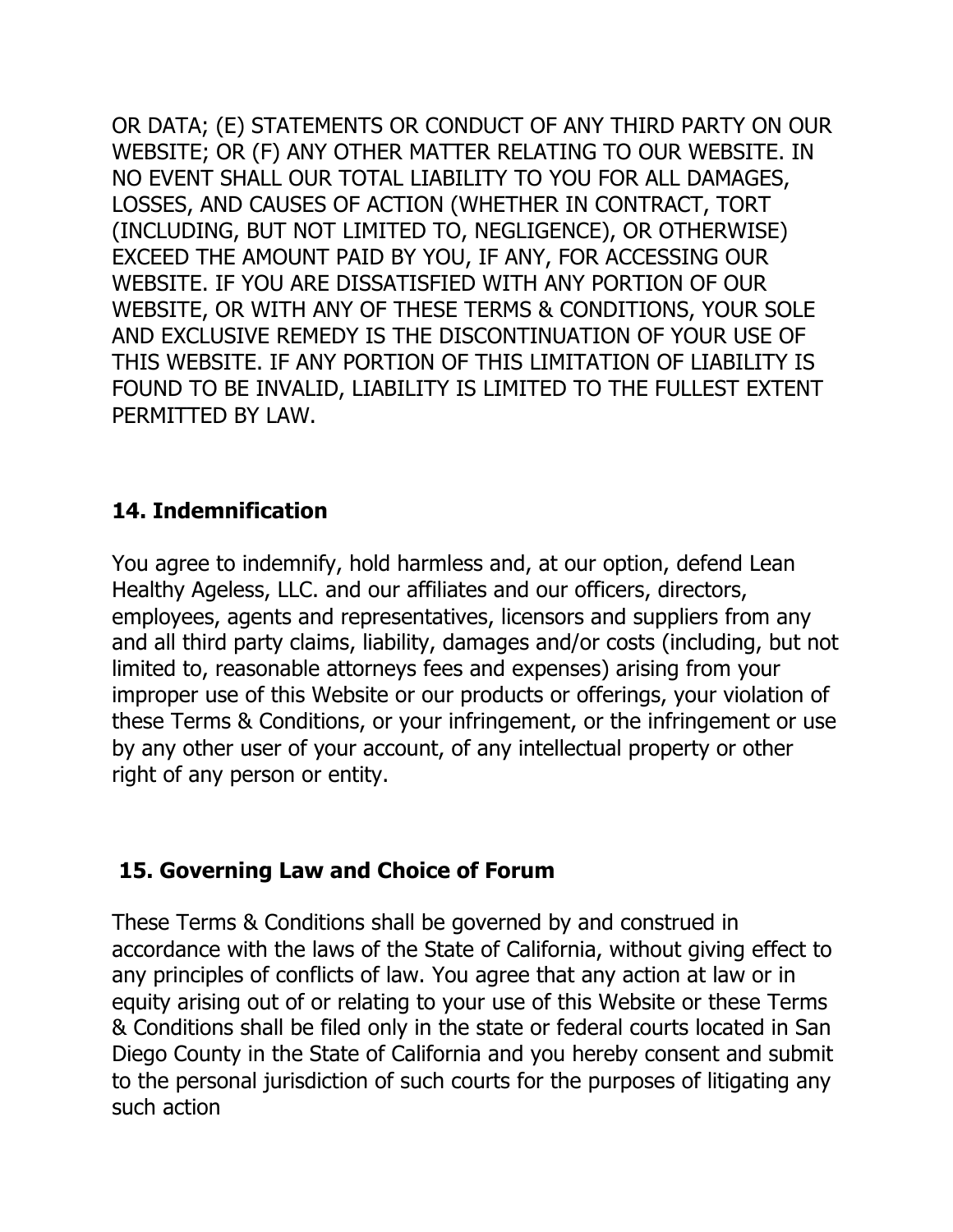# **16. Typographical Errors**

In the event that a Lean Healthy Ageless, LLC product is mistakenly listed at an incorrect price, Lean Healthy Ageless LLC reserves the right to refuse or cancel any orders placed for product listed at the incorrect price. Lean Healthy Ageless, LLC reserves the right to refuse or cancel any such orders whether or not the order has been confirmed and your credit card charged. If your credit card has already been charged for the purchase and your order is cancelled, Lean Healthy Ageless, LLC shall issue a credit to your credit card account in the amount of the incorrect price.

### **17. Term; Termination**

These terms and conditions are applicable to you upon your accessing the site and/or completing the registration or shopping process. These terms and conditions, or any part of them, may be terminated by Lean Healthy Ageless, LLC without notice at any time, for any reason. The provisions relating to Copyrights, Trademark, Disclaimer, Limitation of Liability, Indemnification and Miscellaneous, shall survive any termination.

#### **18. Notice**

Lean Healthy Ageless, LLC may deliver notice to you by means of e-mail, a general notice on the site, or by other reliable method to the address you have provided to Lean Healthy Ageless, LLC.

#### **19. Miscellaneous**

Your use of this site shall be governed in all respects by the laws of the state of California U.S.A., without regard to choice of law provisions, and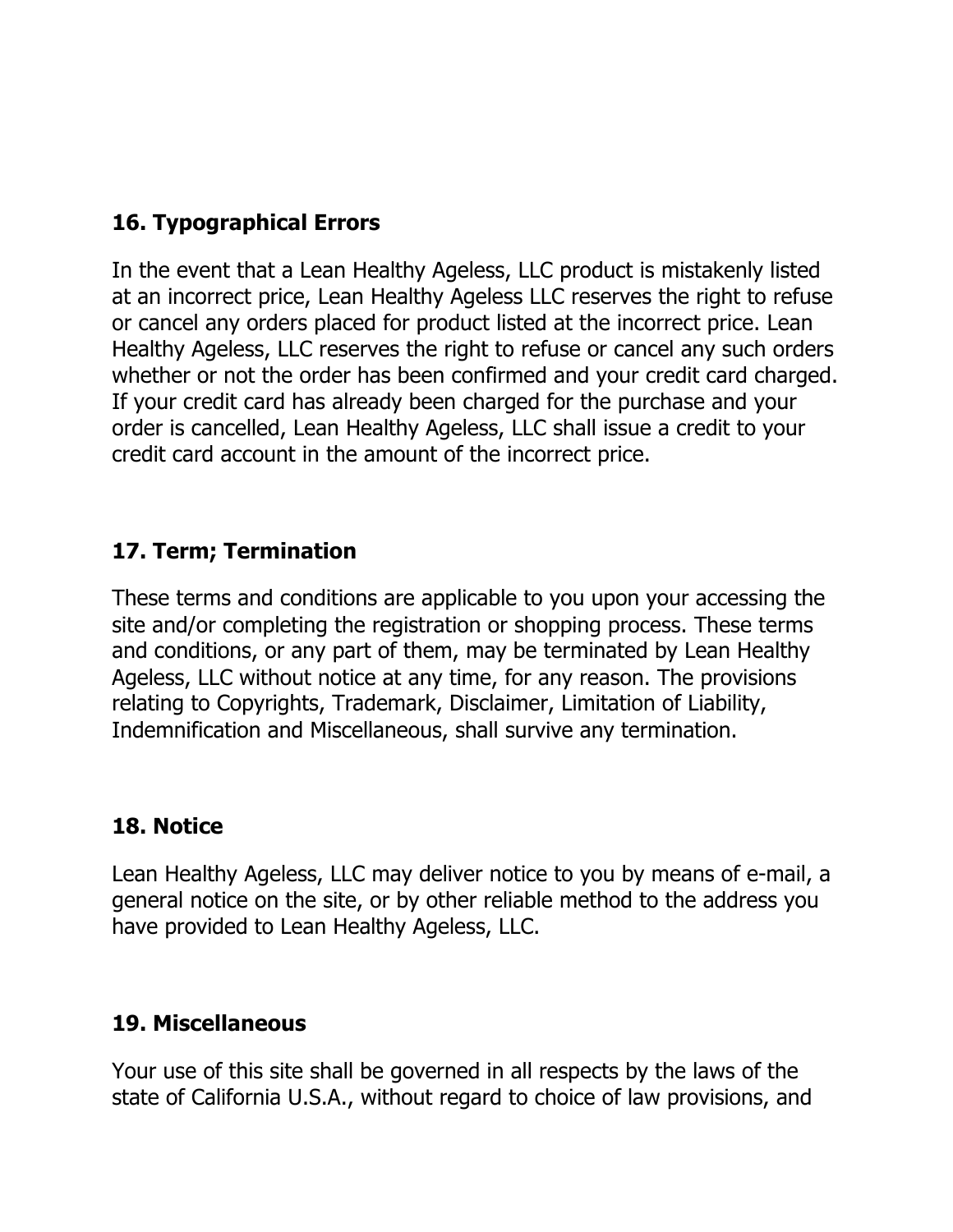not by the 1980 U.N. Convention on contracts for the international sale of goods. You agree that jurisdiction over and venue in any legal proceeding directly or indirectly arising out of or relating to this site (including but not limited to the purchase of Lean Healthy Ageless, LLC products) shall be in the state or federal courts located in San Diego County, California. Any cause of action or claim you may have with respect to the site (including but not limited to the purchase of Lean Healthy Ageless, LLC products) must be commenced within one (1) year after the claim or cause of action arises. Lean Healthy Ageless, LLC 's failure to insist upon or enforce strict performance of any provision of these terms and conditions shall not be construed as a waiver of any provision or right. Neither the course of conduct between the parties nor trade practice shall act to modify any of these terms and conditions. Lean Healthy Ageless, LLC may assign its rights and duties under this Agreement to any party at any time without notice to you.

#### **20. Use of Site**

Harassment in any manner or form on the site, including via e-mail, chat, or by use of obscene or abusive language, is strictly forbidden. Impersonation of others, including a Lean Healthy Ageless, LLC., any of our affiliates or other licensed employee, host, or representative, as well as other members or visitors on the site is prohibited. You may not upload to, distribute, or otherwise publish through the site any content which is libelous, defamatory, obscene, threatening, invasive of privacy or publicity rights, abusive, illegal, or otherwise objectionable which may constitute or encourage a criminal offense, violate the rights of any party or which may otherwise give rise to liability or violate any law. You may not upload commercial content on the site or use the site to solicit others to join or become members of any other commercial online service or other organization.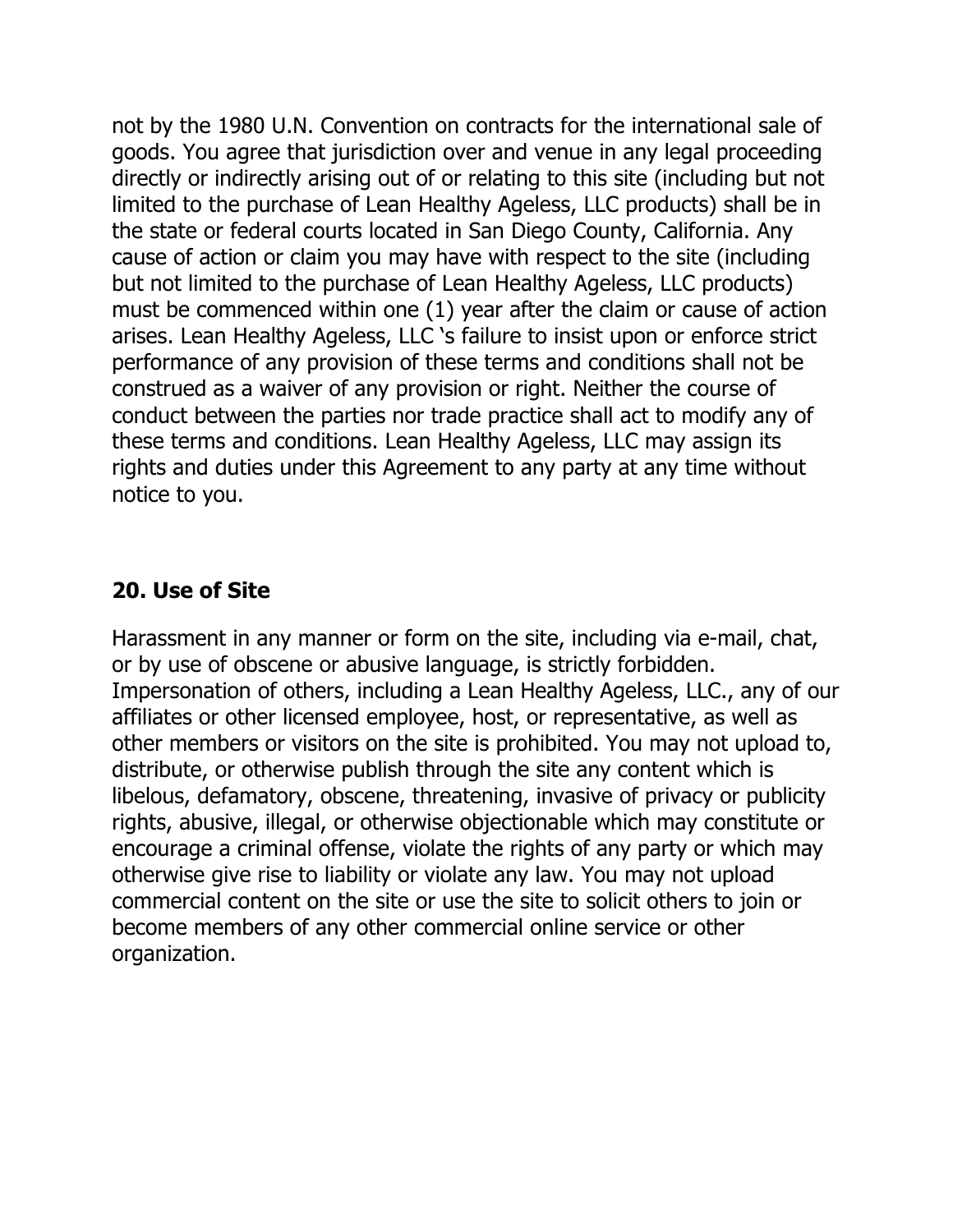## **21. Participation Disclaimer**

Lean Healthy Ageless, LLC and its affiliates do not and cannot review all communications and materials posted to or created by users accessing the site, and is not in any manner responsible for the content of these communications and materials. You acknowledge that by providing you with the ability to view and distribute user-generated content on the site, Lean Healthy Ageless, LLC is merely acting as a passive conduit for such distribution and is not undertaking any obligation or liability relating to any contents or activities on the site. However, Lean Healthy Ageless LLC reserves the right to block or remove communications or materials that it determines to be (a) abusive, defamatory, or obscene, (b) fraudulent, deceptive, or misleading, (c) in violation of a copyright, trademark or; other intellectual property right of another or (d) offensive or otherwise unacceptable to Lean Healthy Ageless, LLC in its sole discretion.

**22. BINDING EFFECT.** This is a binding agreement. By using the Internet site located at https://EatLiveThriveAcademy.com (the "Site") or any services provided in connection with the Site (the "Service"), you agree to abide by these Terms of Use, as they may be amended by Lean Healthy Ageless, LLC ("Company") from time to time in its sole discretion. Company will post a notice on the Site any time these Terms of Use have been changed or otherwise updated. It is your responsibility to review these Terms of Use periodically, and if at any time you find these Terms of Use unacceptable, you must immediately leave the Site and cease all use of the Service and the Site. YOU AGREE THAT BY USING THE SERVICE YOU REPRESENT THAT YOU ARE AT LEAST 18 YEARS OLD AND THAT YOU ARE LEGALLY ABLE TO ENTER INTO THIS AGREEMENT.

**23. USE OF SOFTWARE.** Company may make certain software available to you from the Site. If you download software from the Site, the software, including all files and images contained in or generated by the software, and accompanying data (collectively, "Software") are deemed to be licensed to you by Company, for your personal, noncommercial, home use only. Company does not transfer either the title or the intellectual property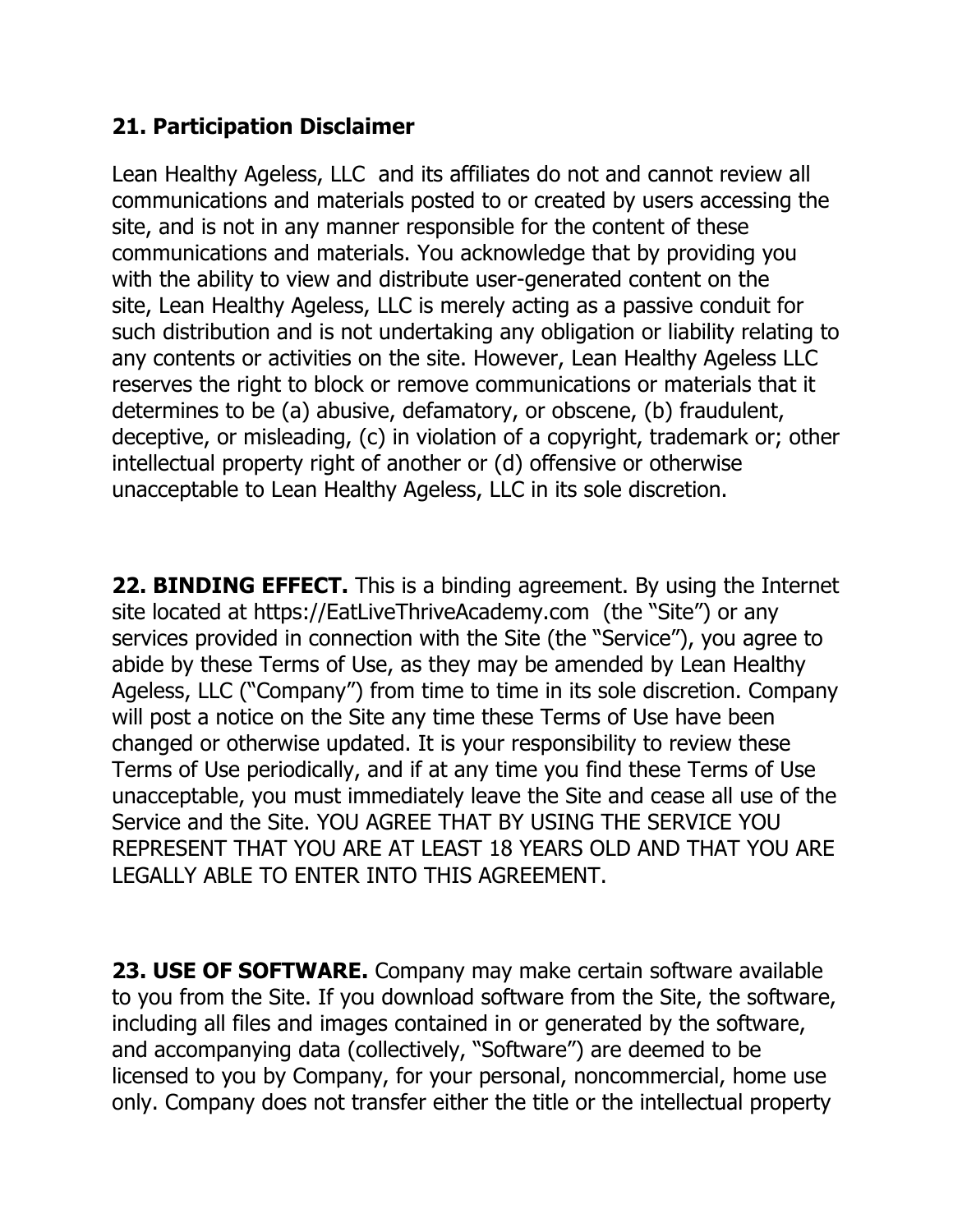rights to the Software, and Company retains full and complete title to the Software as well as all intellectual property rights therein. You may not sell, redistribute, or reproduce the Software, nor may you decompile, reverseengineer, disassemble, or otherwise convert the Software to a humanperceivable form. All trademarks and logos are owned by Company or its licensors and you may not copy or use them in any manner.

**24. INAPPROPRIATE CONTENT.** You shall not make the following types of Content available. You agree not to upload, download, display, perform, transmit, or otherwise distribute any Content that (a) is libelous, defamatory, obscene, pornographic, abusive, or threatening; (b) advocates or encourages conduct that could constitute a criminal offense, give rise to civil liability, or otherwise violate any applicable local, state, national, or foreign law or regulation; or (c) advertises or otherwise solicits funds or is a solicitation for goods or services. Company reserves the right to terminate your receipt, transmission, or other distribution of any such material using the Service, and, if applicable, to delete any such material from its servers. Company intends to cooperate fully with any law enforcement officials or agencies in the investigation of any violation of these Terms of Use or of any applicable laws.

**25. ALLEGED VIOLATIONS.** Company reserves the right to terminate your use of the Service and/or the Site. To ensure that Company provides a high quality experience for you and for other users of the Site and the Service, you agree that Company or its representatives may access your account and records on a case-by-case basis to investigate complaints or allegations of abuse, infringement of third party rights, or other unauthorized uses of the Site or the Service. Company does not intend to disclose the existence or occurrence of such an investigation unless required by law, but Company reserves the right to terminate your account or your access to the Site immediately, with or without notice to you, and without liability to you, if Company believes that you have violated any of the Terms of Use, furnished Company with false or misleading information, or interfered with use of the Site or the Service by others.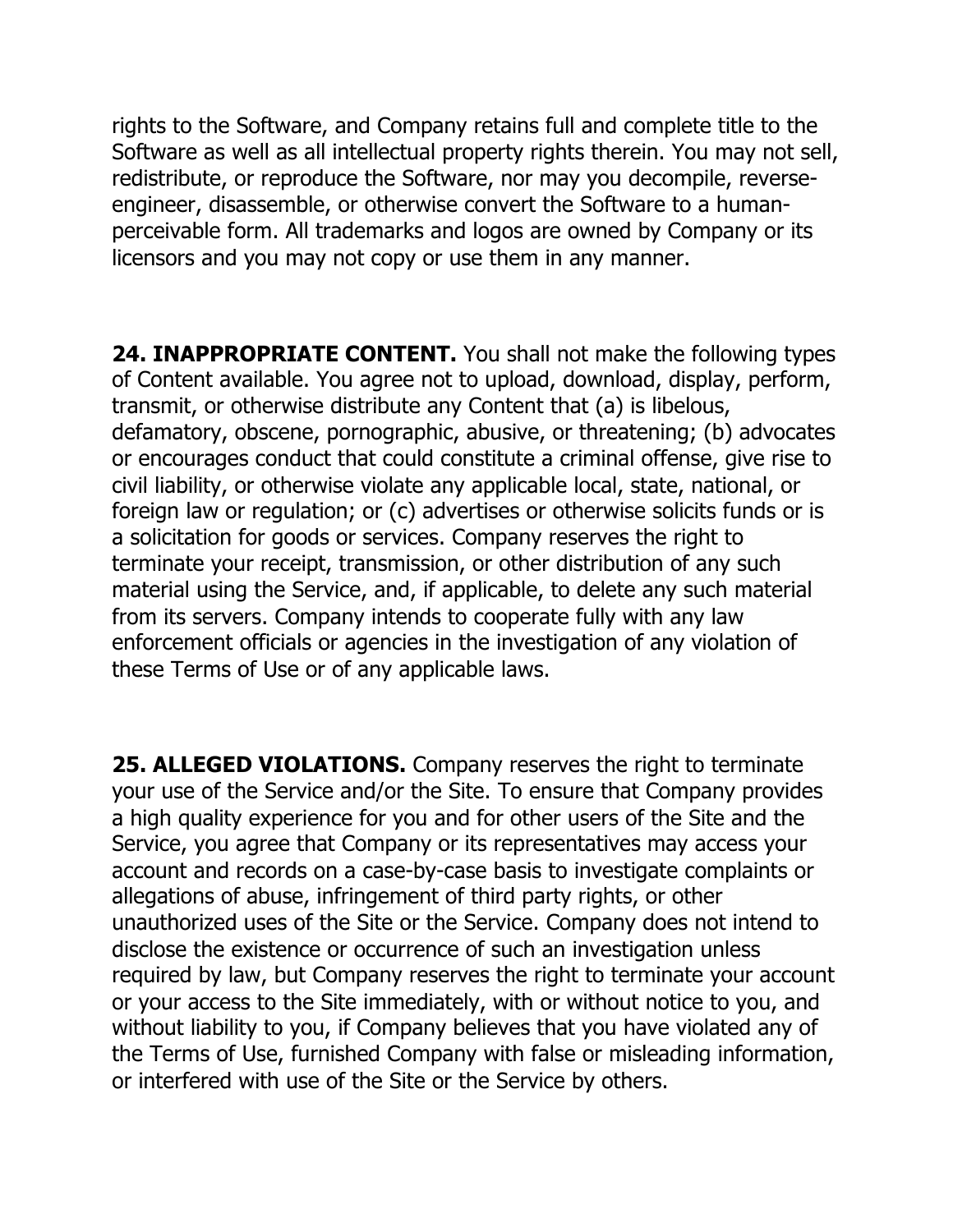**26. PROHIBITED USES.** Company imposes certain restrictions on your permissible use of the Site and the Service. You are prohibited from violating or attempting to violate any security features of the Site or Service, including, without limitation, (a) accessing content or data not intended for you, or logging onto a server or account that you are not authorized to access; (b) attempting to probe, scan, or test the vulnerability of the Service, the Site, or any associated system or network, or to breach security or authentication measures without proper authorization; (c) interfering or attempting to interfere with service to any user, host, or network, including, without limitation, by means of submitting a virus to the Site or Service, overloading, "flooding," "spamming," "mail bombing," or "crashing;" (d) using the Site or Service to send unsolicited e-mail, including, without limitation, promotions, or advertisements for products or services; (e) forging any TCP/IP packet header or any part of the header information in any e-mail or in any posting using the Service; or (f) attempting to modify, reverse-engineer, decompile, disassemble, or otherwise reduce or attempt to reduce to a human-perceivable form any of the source code used by Company in providing the Site or Service. Any violation of system or network security may subject you to civil and/or criminal liability.

**27. SEVERABILITY; WAIVER.** If, for whatever reason, a court of competent jurisdiction finds any term or condition in these Terms of Use to be unenforceable, all other terms and conditions will remain unaffected and in full force and effect. No waiver of any breach of any provision of these Terms of Use shall constitute a waiver of any prior, concurrent, or subsequent breach of the same or any other provisions hereof, and no waiver shall be effective unless made in writing and signed by an authorized representative of the waiving party.

**28. NO LICENSE.** Nothing contained on the Site should be understood as granting you a license to use any of the trademarks, service marks, or logos owned by Company or by any third party.